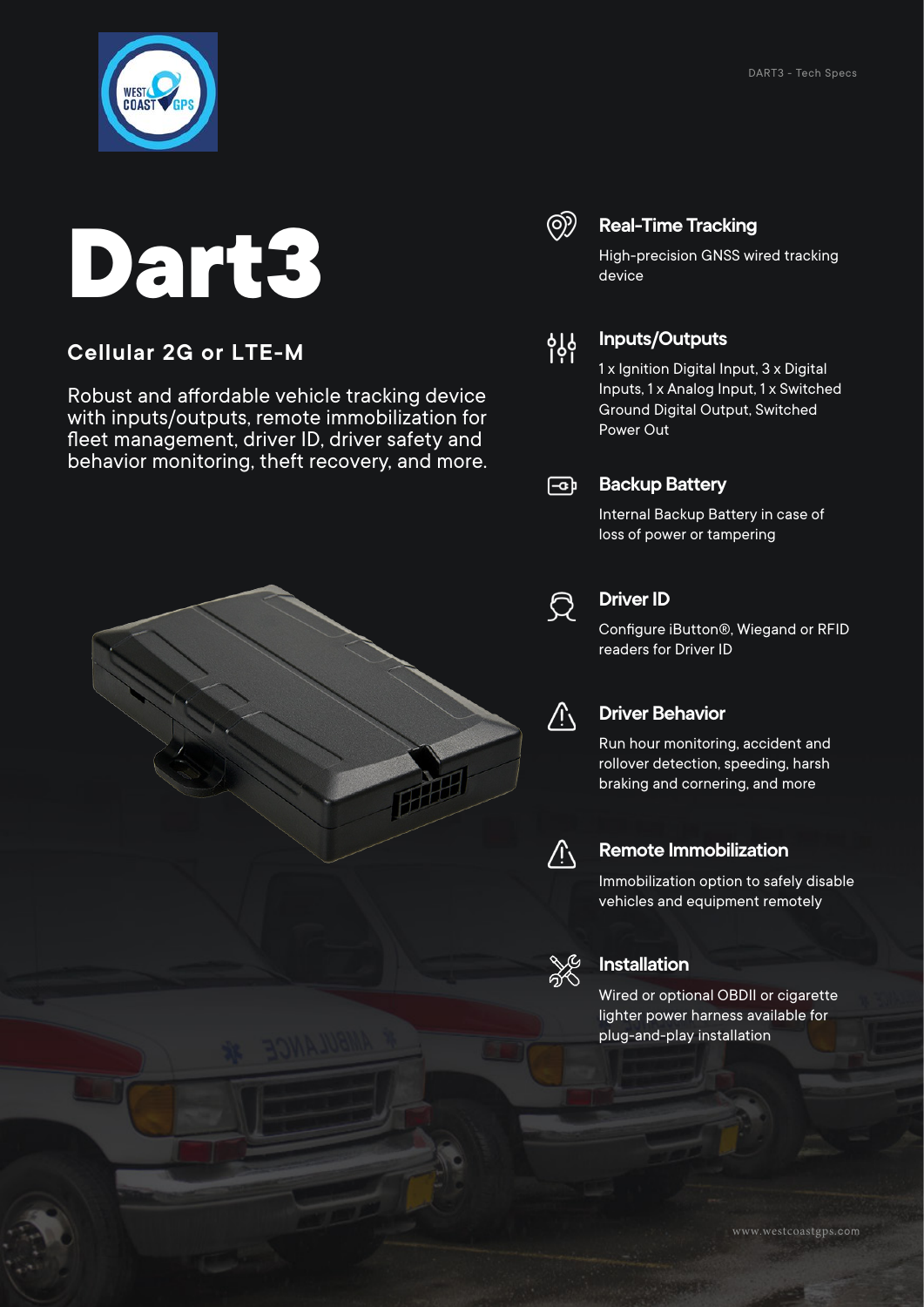## **Connectivity & Location**

## **2G Version**

| Module                      | Quectel MC60 850/900/1800/1900 MHz                                                                                              |
|-----------------------------|---------------------------------------------------------------------------------------------------------------------------------|
| Constellation               | Concurrent GPS / GLONASS / Galileo                                                                                              |
| Channels                    | 99 Channel High Sensitivity Receiver                                                                                            |
| <b>Tracking Sensitivity</b> | -167dBM industry-leading tracking performance                                                                                   |
| SIM Size & Access           | Internal Micro 3FF SIM                                                                                                          |
| <b>GNSS Assistance</b>      | GNSS almanac and ephemeris data for greater sensitivity and position accuracy                                                   |
| Low Noise Amplifier         | GPS signals are filtered and boosted by a SAW filter and low-noise amplifier (LNA) allowing operation<br>where other units fail |

## **LTE-M Version**

| Cellular Module             | Nordic nRF9160 Modem operates on all major global LTE-M bands.                                                                  |
|-----------------------------|---------------------------------------------------------------------------------------------------------------------------------|
|                             | Supported LTE bands:<br>LTE-M (Cat-M1): B1, B2, B3, B4, B5, B8, B12, B13, B14, B17, B18, B19, B20, B25, B26, B28, B66           |
| <b>GNSS Module</b>          | uBlox EVA-M8Q                                                                                                                   |
| Constellation               | Concurrent GPS / GLONASS / Galileo / BeiDou                                                                                     |
| Channels                    | 72 Channel High Sensitivity Receiver                                                                                            |
| <b>Tracking Sensitivity</b> | -167dBM industry-leading tracking performance                                                                                   |
| SIM Size & Access           | Internal Micro 3FF SIM                                                                                                          |
| <b>GNSS Assistance</b>      | GNSS almanac and ephemeris data for greater sensitivity and position accuracy                                                   |
| Low Noise Amplifier         | GPS signals are filtered and boosted by a SAW filter and low-noise amplifier (LNA) allowing operation<br>where other units fail |
| <b>Cell Tower Location</b>  | Cell tower location fallback for positioning when GPS can't get a fix                                                           |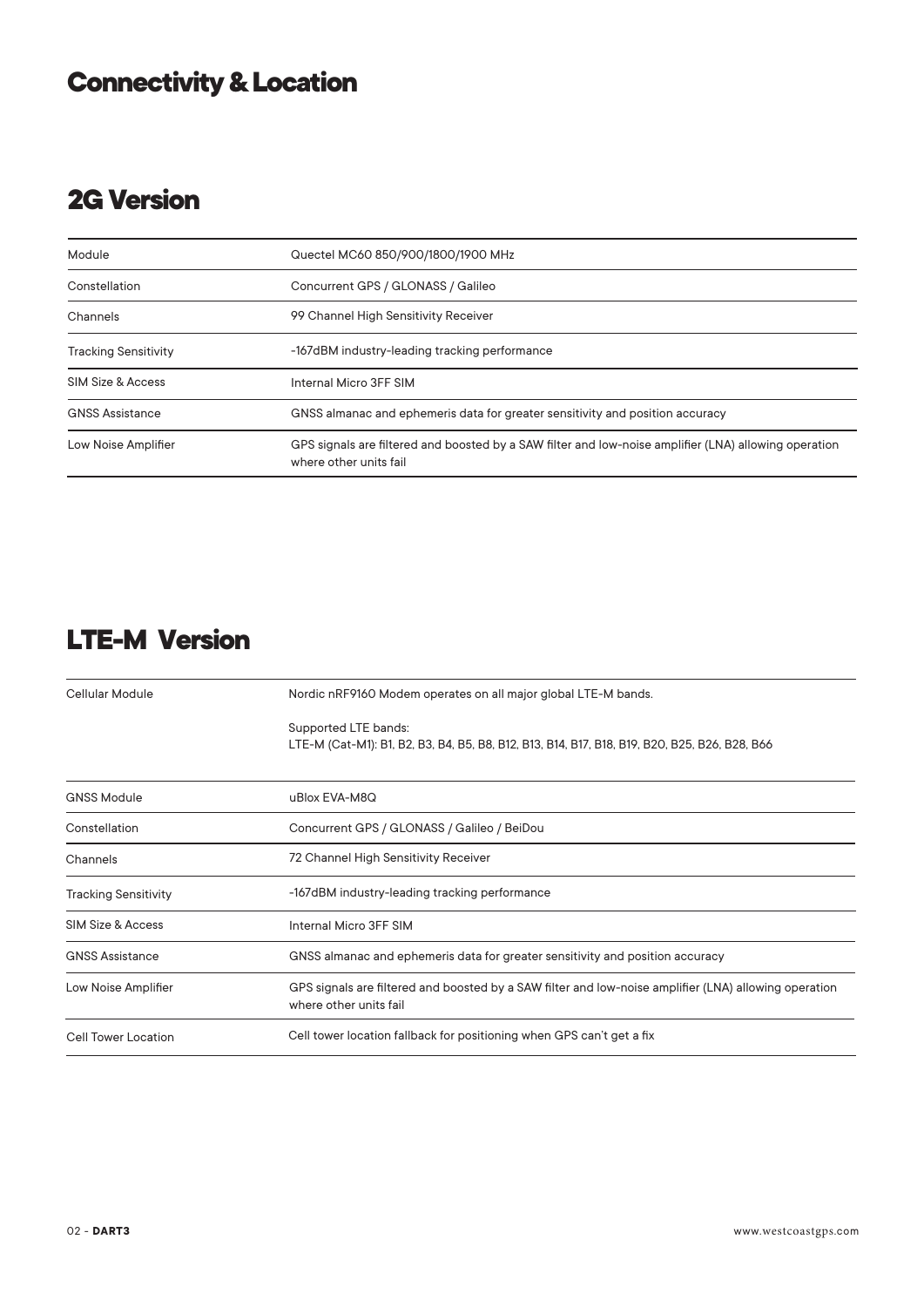## **2G and LTE-M Versions**

The following technical specs are shared across both versions of the Dart3 unless otherwise stated

#### **Power**

| Input Voltage                               | 8-36V DC (max)                                                                                                                                                                         |
|---------------------------------------------|----------------------------------------------------------------------------------------------------------------------------------------------------------------------------------------|
| High-Performance Automotive<br>Power Supply | Stringent power "load dump" tests are conducted to ensure operation in the harshest automotive<br>electrical systems. Built-in self-resetting fuse makes installation simple and safe. |
| <b>Operating Current</b>                    | 2G                                                                                                                                                                                     |
|                                             | $\approx$ 250mA when moving                                                                                                                                                            |
|                                             | $+$ $\approx$ 60mA while internal battery charging                                                                                                                                     |
|                                             | LTE-M                                                                                                                                                                                  |
|                                             | $\approx$ 50mA when moving                                                                                                                                                             |
|                                             | $+$ $\approx$ 60mA while internal battery charging                                                                                                                                     |
| Intelligent Power Management                | Device enters sleep mode when vehicle is inactive to prevent battery drain                                                                                                             |
| <b>Sleep Current</b>                        | < 1mA                                                                                                                                                                                  |
| Backup Battery                              | 2G – 1100mA LiPo internal backup battery pack                                                                                                                                          |
|                                             | <b>LTE-M</b> - 200mA LiPo internal backup battery pack                                                                                                                                 |

## **Mechanics / Design**

| Dimensions                   | 95 x 55 x 17 mm (3.74 x 2.17 x 0.67")                                                                                                                                                                                                              |
|------------------------------|----------------------------------------------------------------------------------------------------------------------------------------------------------------------------------------------------------------------------------------------------|
| Weight                       | <b>TBD</b>                                                                                                                                                                                                                                         |
| Housing                      | <b>ABS Polycarbonate Plastic</b>                                                                                                                                                                                                                   |
| Installation                 | 12 wire harness / 1m length supplied as standard<br>OBDII and Cigarette Lighter harness options available for quick and easy (or temporary) installs                                                                                               |
| <b>Operating Temperature</b> | -30°C to +60°C (connected to external power)<br>At < $0^{\circ}$ C and > +40 $^{\circ}$ C the internal backup battery will not be charged as a safety precaution due to the<br>dangers associated with charging batteries at extreme temperatures. |
| Cellular Antenna             | Internal                                                                                                                                                                                                                                           |
| <b>GPS Antenna</b>           | Internal                                                                                                                                                                                                                                           |
| 3-Axis Accelerometer         | 3-Axis Accelerometer to detect movement, high G-force events, and more                                                                                                                                                                             |
| Diagnostic LED               | Diagnostic LED indicates operation status                                                                                                                                                                                                          |
| <b>Flash Memory</b>          | Store weeks of records if device is out of cellular coverage. Storage capacity for over 10 days of<br>continuous 30-second logging.                                                                                                                |
| On-Board Speed & Heading     | The device continuously monitors speed and heading, allowing for over-speed alerts as well as updates<br>on speed and heading changes                                                                                                              |
| <b>On-Board Temperature</b>  | The device reports internal temperature and prevents the internal battery charging in extreme<br>temperatures. Internal temperature provides an indication of ambient temperature but may not always<br>be precise.                                |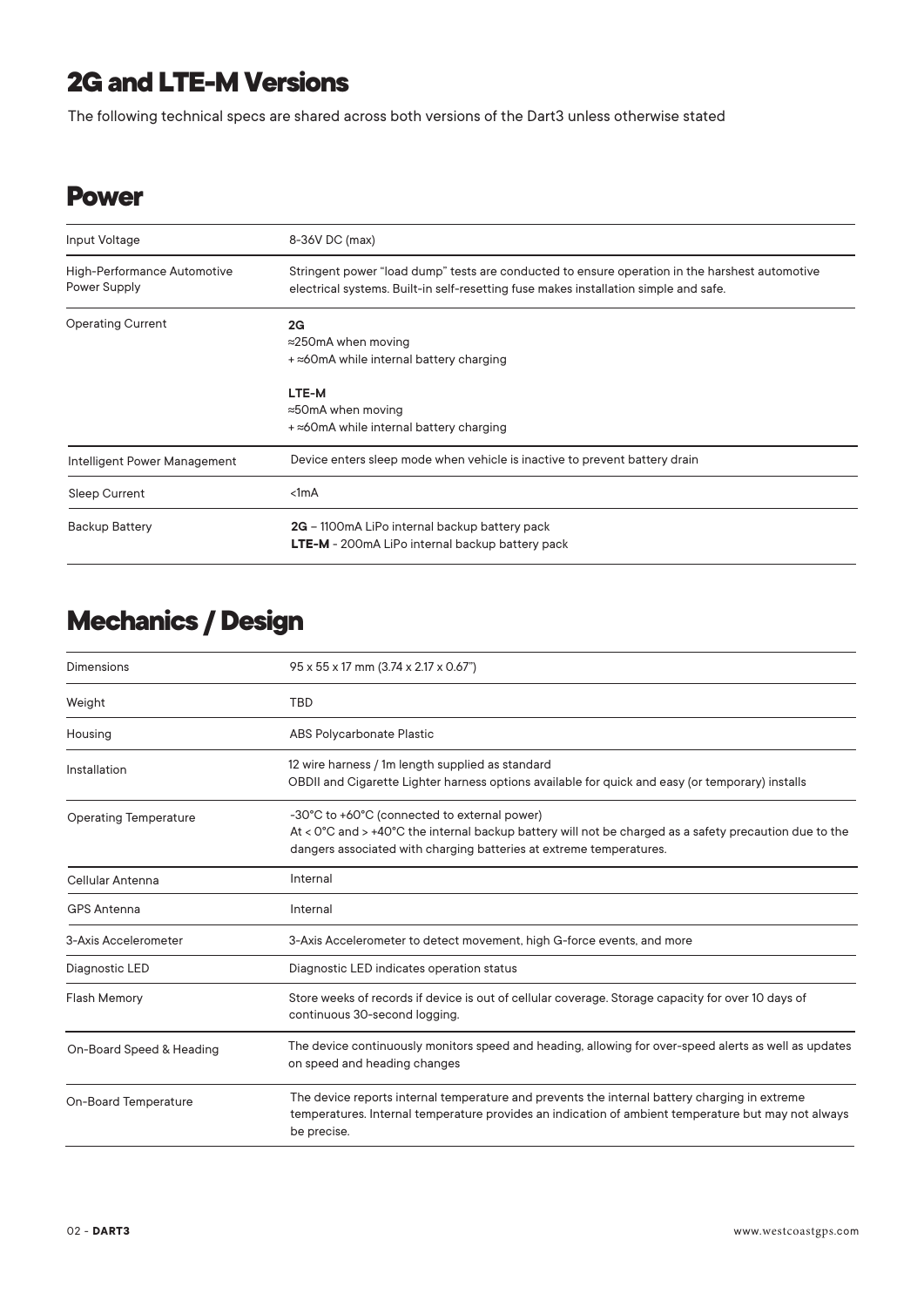### **Interfaces**

| Analog Inputs             | 1 x Analog input. 0-40V                                                                                                                                |
|---------------------------|--------------------------------------------------------------------------------------------------------------------------------------------------------|
| Digital Inputs            | 3* x Digital Inputs with configurable pull up/pull down<br>0-48V DC input range                                                                        |
|                           | On/Off thresholds:<br>Pull-up enabled: low at 0.4V, high at 1.9V<br>Pull-down enabled: low at 0.8V, high at 2.2V                                       |
|                           | Can be used for pulse counting<br>*Digital Input 3 pin shared with Driver ID. Cannot be used in conjunction with Wiegand or TTL readers.               |
| <b>Digital Outputs</b>    | 1 x Switched Ground digital output - 2A max<br>Easily wired up to switch external lights, relays, buzzers, etc.<br>Can be used to immobilize a vehicle |
| Ignition                  | 1x dedicated ignition digital input 0-48V DC - 2.2V on/off threshold<br>Can be used as a digital input if not required                                 |
| <b>Switched Power Out</b> | 3-5Vout<br>Max current 500mA                                                                                                                           |
| <b>TTL</b> Interface      | Serial interface used to connect a RFID reader for Driver ID                                                                                           |
| Wiegand                   | Enables easy integration with a variety of RFID card types and readers                                                                                 |
| 1-Wire® or iButton®       | 1-Wire® or iButton® can be used to read Driver ID tags. Readers available to suit multiple card formats.                                               |

#### **Smarts**

| Auto-APN                                 | Auto-APN allows the device to analyze the SIM card and select the correct APN details from a list that<br>is pre-loaded in the device's firmware.                                                                                                                                                                                                                                                                                                                                      |
|------------------------------------------|----------------------------------------------------------------------------------------------------------------------------------------------------------------------------------------------------------------------------------------------------------------------------------------------------------------------------------------------------------------------------------------------------------------------------------------------------------------------------------------|
| <b>Accident &amp; Rollover Detection</b> | Configure accident and rollover alerts triggered by extreme changes in velocity and orientation of ve-<br>hicle or equipment. Second-by-second GPS data is saved on the device's flash memory, with a capacity<br>of approximately 2 hours of data. In the event of an accident, a subset of the data (60 seconds before /<br>10 seconds after) is uploaded to the server automatically (if configured) or can be requested manually<br>for a detailed reconstruction of the incident. |
| <b>Driver ID Options</b>                 | RFID reader, iButton®, or Wiegand interface for Driver ID, access control, and logbooking                                                                                                                                                                                                                                                                                                                                                                                              |
| Driver Safety & Behavior                 | Monitor speeding, harsh acceleration, braking, cornering, idling, and more to improve safety and pre-<br>vent unnecessary wear on vehicles                                                                                                                                                                                                                                                                                                                                             |
| Geofence Alerts                          | The server can use device location to create geofences and alerts if an asset enters or leaves<br>designated locations                                                                                                                                                                                                                                                                                                                                                                 |
| Geofence Download to Device              | Geofences can be downloaded directly to the device from Telematics Guru for enhanced loca-<br>tion-based actions and alerts.<br>2G - Maximum of 20 Geofences with up to 30 points per geofence<br><b>LTE-M - Maximum of 500 Geofences with up to 100 points per geofence</b>                                                                                                                                                                                                           |
| <b>GPS Jamming Detection</b>             | GPS Jamming or Interference can be detected and alerted on                                                                                                                                                                                                                                                                                                                                                                                                                             |
| In-Vehicle Alerts                        | Can be wired up to external buzzers or lights for in-vehicle alerts                                                                                                                                                                                                                                                                                                                                                                                                                    |
| Lone Worker Safety                       | Interface a variety of duress pendants to enable man-down alerts for lone worker safety monitoring.                                                                                                                                                                                                                                                                                                                                                                                    |
| Preventative Maintenance                 | Set reminders based on distance traveled and run hours to reduce maintenance and repair costs                                                                                                                                                                                                                                                                                                                                                                                          |
| Real-Time Tracking                       | Device remains continuously connected while on the move for real-time asset tracking                                                                                                                                                                                                                                                                                                                                                                                                   |